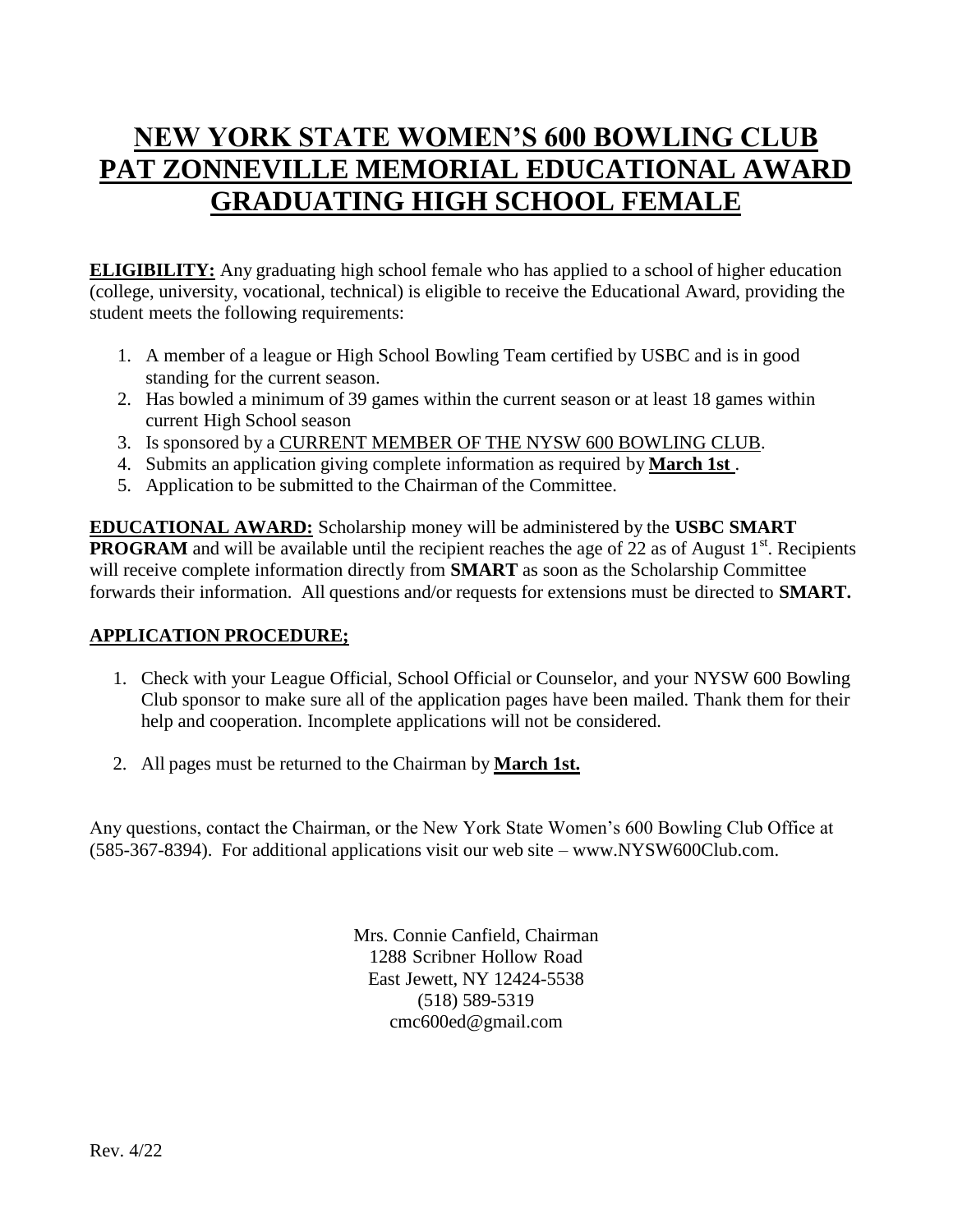#### **PAGE 1**

# **NEW YORK STATE WOMEN'S 600 BOWLING CLUB PAT ZONNEVILLE MEMORIAL EDUCATIONAL AWARD GRADUATING HIGH SCHOOL FEMALE**

| Applicant's Name                                                                                                                                        |                                                                                           |                   |          |  |  |  |
|---------------------------------------------------------------------------------------------------------------------------------------------------------|-------------------------------------------------------------------------------------------|-------------------|----------|--|--|--|
| (Last)                                                                                                                                                  | (First)                                                                                   |                   | (Middle) |  |  |  |
|                                                                                                                                                         |                                                                                           |                   |          |  |  |  |
| (Street)                                                                                                                                                | (City)                                                                                    | $(State)$ $(Zip)$ |          |  |  |  |
| Phone () E-Mail Address E-Mail Address                                                                                                                  |                                                                                           |                   |          |  |  |  |
|                                                                                                                                                         |                                                                                           |                   |          |  |  |  |
| Parents/Guardians Full Name                                                                                                                             |                                                                                           |                   |          |  |  |  |
| (Applicants Signature)<br>NYS USBC Youth Membership #________League/High School Name _____________________                                              | (Parent/Guardian Signature)                                                               |                   |          |  |  |  |
| Bowling Center                                                                                                                                          |                                                                                           |                   |          |  |  |  |
| Community & Civic Activities                                                                                                                            |                                                                                           |                   |          |  |  |  |
| ,我们也不会有一个人的事情。""我们的人,我们也不会有一个人的人,我们也不会有一个人的人,我们也不会有一个人的人,我们也不会有一个人的人,我们也不会有一个人的人                                                                        |                                                                                           |                   |          |  |  |  |
|                                                                                                                                                         | School you plan to attend Course of Study Course of Study                                 |                   |          |  |  |  |
| Are you currently working? Yes___No ______                                                                                                              |                                                                                           |                   |          |  |  |  |
| Will you work while attending school? Yes No No<br>Please state briefly why you consider yourself a viable candidate for this award ___________________ |                                                                                           |                   |          |  |  |  |
|                                                                                                                                                         |                                                                                           |                   |          |  |  |  |
| <b>NOTE:</b> Please send to Chairman by March 1 <sup>st</sup>                                                                                           | Mrs. Connie Canfield, Chairman<br>1288 Scribner Hollow Road<br>East Jewett, NY 12424-5538 |                   |          |  |  |  |
| Rev. 4/22                                                                                                                                               |                                                                                           |                   |          |  |  |  |

[cmc600ed@gmail.com](mailto:cmc600ed@gmail.com)

## **APPLICATION**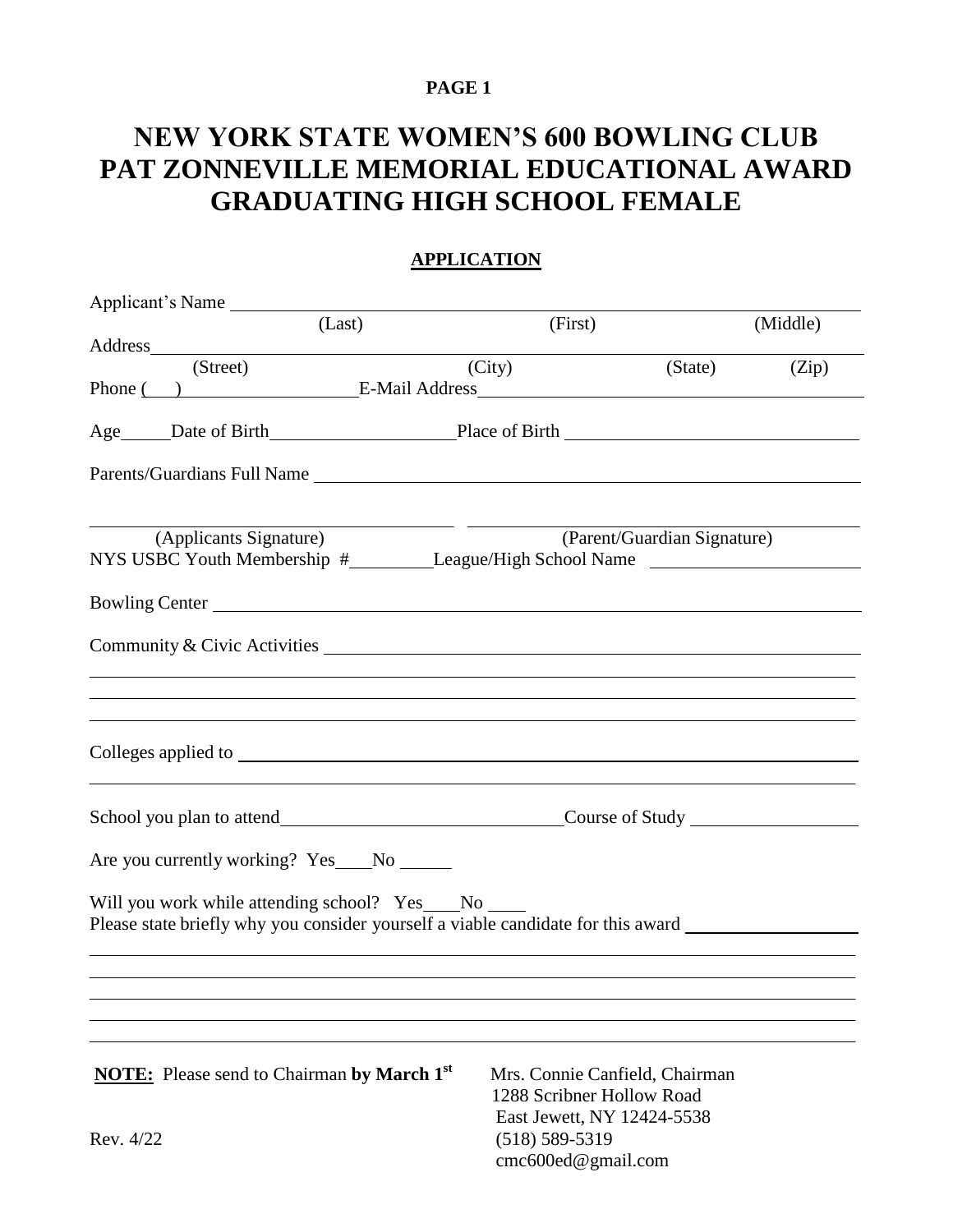#### PAGE 2

## **NEW YORK STATE WOMEN'S 600 BOWLING CLUB PAT ZONNEVILLE MEMORIAL EDUCATIONAL AWARD GRADUATING HIGH SCHOOL FEMALE**

| <b>LEAGUE OFFICIAL/COACH EVALUATION SHEET</b> |
|-----------------------------------------------|
|                                               |

|         |          | Applicants Name                                                 |        |  |                                | Phone( )                                                                      |
|---------|----------|-----------------------------------------------------------------|--------|--|--------------------------------|-------------------------------------------------------------------------------|
|         |          | (Last) (First) (Middle)                                         |        |  |                                |                                                                               |
| Address | (Street) | $\frac{\text{rect}}{\text{(City)}}$ (State) (Zip)               |        |  |                                |                                                                               |
|         |          | LEAGUE OFFICIAL/COACH NAME NAME                                 |        |  |                                |                                                                               |
|         |          |                                                                 |        |  |                                |                                                                               |
|         |          |                                                                 |        |  |                                |                                                                               |
|         |          | (Street)<br>Phone $\qquad \qquad$ )                             | (City) |  | $(State)$ $(Zip)$              |                                                                               |
|         |          |                                                                 |        |  |                                |                                                                               |
|         |          |                                                                 |        |  |                                | Avg as of JAN.1 <sup>ST</sup> (Min.39 games/Min. 18 games-HS) Center/ HS Name |
|         |          |                                                                 |        |  |                                |                                                                               |
|         |          |                                                                 |        |  |                                | Number of year's applicant has bowled in a NYS USBC Youth League/HS Team      |
|         |          |                                                                 |        |  |                                |                                                                               |
|         |          |                                                                 |        |  |                                |                                                                               |
|         |          |                                                                 |        |  |                                |                                                                               |
|         |          |                                                                 |        |  |                                |                                                                               |
|         |          |                                                                 |        |  |                                | Bowling Honors & Awards (To be filled out by applicant)                       |
|         |          |                                                                 |        |  |                                |                                                                               |
|         |          |                                                                 |        |  |                                |                                                                               |
|         |          |                                                                 |        |  |                                |                                                                               |
|         |          |                                                                 |        |  |                                |                                                                               |
|         |          |                                                                 |        |  |                                | Please state briefly why she is a viable candidate for this award             |
|         |          |                                                                 |        |  |                                |                                                                               |
|         |          |                                                                 |        |  |                                |                                                                               |
|         |          |                                                                 |        |  |                                |                                                                               |
|         |          |                                                                 |        |  |                                |                                                                               |
|         |          |                                                                 |        |  |                                |                                                                               |
|         |          | (Signature of League Official/Coach)                            |        |  |                                | (Date)                                                                        |
|         |          |                                                                 |        |  |                                |                                                                               |
|         |          | <b>NOTE:</b> Please send to Chairman by March 1 <sup>st</sup> . |        |  | Mrs. Connie Canfield, Chairman |                                                                               |

1288 Scribner Hollow Road East Jewett, NY 12424 Rev. 4/22 518-589-5319 [cmc600ed@gmail.com](mailto:cmc600ed@gmail.com)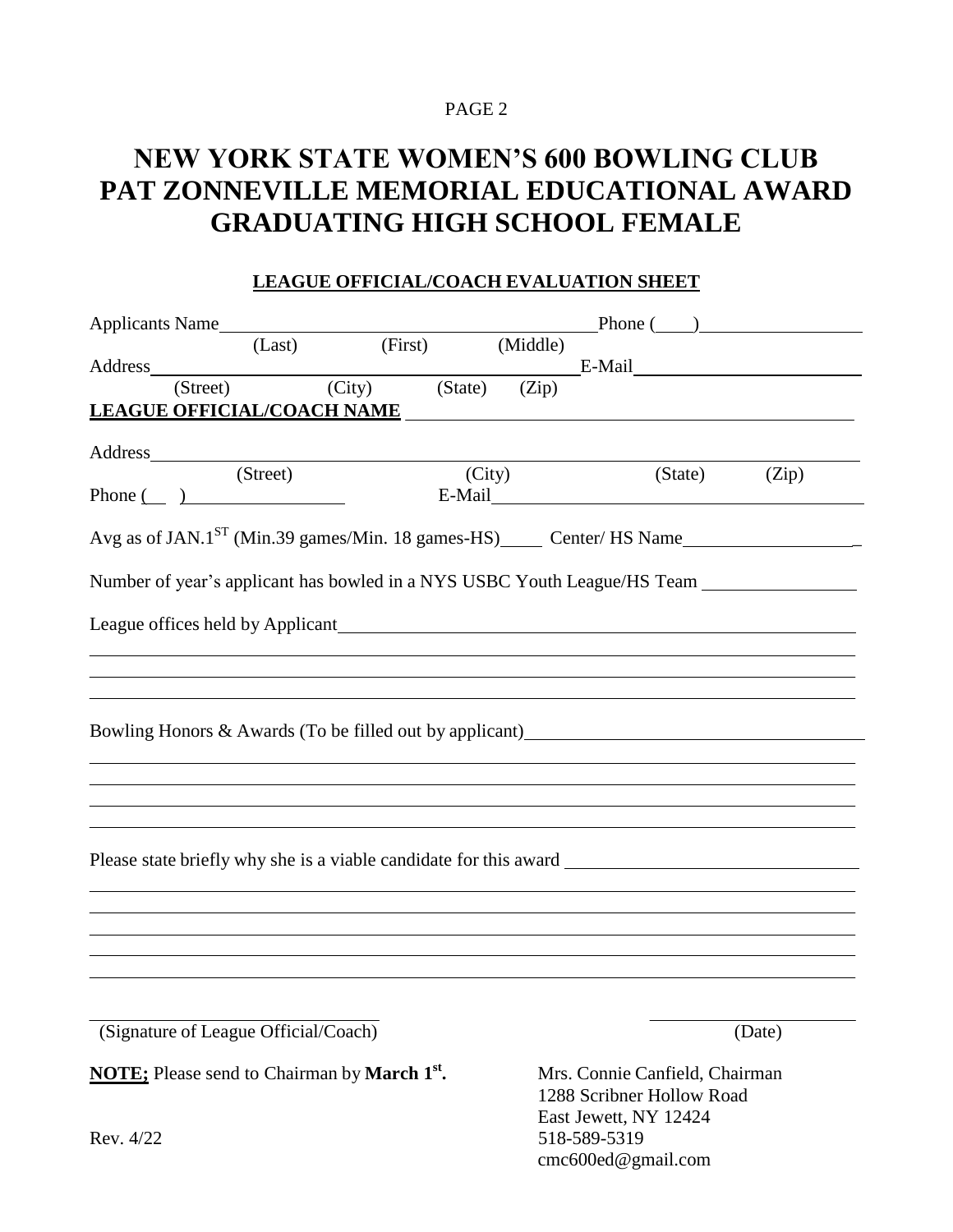#### PAGE 3

# **NEW YORK STATE WOMEN'S 600 BOWLING CLUB PAT ZONNEVILLE MEMORIAL EDUCATIONAL AWARD GRADUATING HIGH SCHOOL FEMALE**

### **SCHOOL OFFICIAL OR COUNSELOR'S EVALUATION SHEET**

|                                                                       |                                       | Applicants Name |         |                                                                                                                                                                                                                                | Phone $($ $)$                           |                                                                                                                                                                                                                                           |                                                                                                                                                                                                                                |  |  |  |
|-----------------------------------------------------------------------|---------------------------------------|-----------------|---------|--------------------------------------------------------------------------------------------------------------------------------------------------------------------------------------------------------------------------------|-----------------------------------------|-------------------------------------------------------------------------------------------------------------------------------------------------------------------------------------------------------------------------------------------|--------------------------------------------------------------------------------------------------------------------------------------------------------------------------------------------------------------------------------|--|--|--|
|                                                                       |                                       |                 |         | Address and the state of the state of the state of the state of the state of the state of the state of the state of the state of the state of the state of the state of the state of the state of the state of the state of th |                                         |                                                                                                                                                                                                                                           |                                                                                                                                                                                                                                |  |  |  |
|                                                                       | (Street)<br><b>OFFICIAL/COUNSELOR</b> | (City)          | (State) | (Zip)                                                                                                                                                                                                                          |                                         |                                                                                                                                                                                                                                           | School School School School School School School School School School School School School School School School School School School School School School School School School School School School School School School Schoo |  |  |  |
|                                                                       |                                       |                 | (Name)  |                                                                                                                                                                                                                                |                                         |                                                                                                                                                                                                                                           |                                                                                                                                                                                                                                |  |  |  |
|                                                                       |                                       |                 |         |                                                                                                                                                                                                                                |                                         |                                                                                                                                                                                                                                           |                                                                                                                                                                                                                                |  |  |  |
|                                                                       | (Street)                              |                 |         | (City)                                                                                                                                                                                                                         |                                         | (State)<br>Phone ( ) E-Mail Address E-Mail And E-Mail Address E-Mail Address E-Mail Address E-Mail Address E-Mail Address E-Mail Address E-Mail Address E-Mail Address E-Mail Address E-Mail Address E-Mail Address E-Mail Address E-Mail | (Zip)                                                                                                                                                                                                                          |  |  |  |
|                                                                       |                                       |                 |         |                                                                                                                                                                                                                                | YOU MUST ATTACH TRANSCRIPT OF GRADES    |                                                                                                                                                                                                                                           |                                                                                                                                                                                                                                |  |  |  |
|                                                                       |                                       |                 |         |                                                                                                                                                                                                                                |                                         |                                                                                                                                                                                                                                           |                                                                                                                                                                                                                                |  |  |  |
|                                                                       |                                       |                 |         |                                                                                                                                                                                                                                | (ALL ANSWERS WILL BE KEPT CONFIDENTIAL) |                                                                                                                                                                                                                                           |                                                                                                                                                                                                                                |  |  |  |
|                                                                       |                                       |                 |         | GRADE 9<br>GRADE 10                                                                                                                                                                                                            |                                         |                                                                                                                                                                                                                                           |                                                                                                                                                                                                                                |  |  |  |
|                                                                       |                                       |                 |         | GRADE 11                                                                                                                                                                                                                       |                                         |                                                                                                                                                                                                                                           | Class Rank                                                                                                                                                                                                                     |  |  |  |
|                                                                       |                                       |                 |         |                                                                                                                                                                                                                                |                                         |                                                                                                                                                                                                                                           |                                                                                                                                                                                                                                |  |  |  |
|                                                                       |                                       |                 |         |                                                                                                                                                                                                                                |                                         |                                                                                                                                                                                                                                           |                                                                                                                                                                                                                                |  |  |  |
|                                                                       |                                       |                 |         |                                                                                                                                                                                                                                |                                         | (FAILURE TO FILL IN BLANKS COULD DISQUALIFY CANDIDATE)                                                                                                                                                                                    |                                                                                                                                                                                                                                |  |  |  |
|                                                                       |                                       |                 |         |                                                                                                                                                                                                                                |                                         |                                                                                                                                                                                                                                           | Please state briefly why you consider the applicant a viable candidate.                                                                                                                                                        |  |  |  |
|                                                                       |                                       |                 |         |                                                                                                                                                                                                                                |                                         |                                                                                                                                                                                                                                           |                                                                                                                                                                                                                                |  |  |  |
|                                                                       |                                       |                 |         |                                                                                                                                                                                                                                |                                         |                                                                                                                                                                                                                                           |                                                                                                                                                                                                                                |  |  |  |
|                                                                       |                                       |                 |         |                                                                                                                                                                                                                                |                                         |                                                                                                                                                                                                                                           |                                                                                                                                                                                                                                |  |  |  |
|                                                                       |                                       |                 |         |                                                                                                                                                                                                                                |                                         |                                                                                                                                                                                                                                           |                                                                                                                                                                                                                                |  |  |  |
|                                                                       | (Signature)                           |                 |         | (Position)                                                                                                                                                                                                                     |                                         |                                                                                                                                                                                                                                           | (Date)                                                                                                                                                                                                                         |  |  |  |
| <b>NOTE:</b> Please send to Chairman by <b>March 1</b> <sup>st.</sup> |                                       |                 |         | Mrs. Connie Canfield, Chairman                                                                                                                                                                                                 |                                         |                                                                                                                                                                                                                                           |                                                                                                                                                                                                                                |  |  |  |
|                                                                       |                                       |                 |         | 1288 Scribner Hollow Road                                                                                                                                                                                                      |                                         |                                                                                                                                                                                                                                           |                                                                                                                                                                                                                                |  |  |  |
|                                                                       |                                       |                 |         | East Jewett, NY 12424-5538                                                                                                                                                                                                     |                                         |                                                                                                                                                                                                                                           |                                                                                                                                                                                                                                |  |  |  |
| Rev. 4/22                                                             |                                       |                 |         |                                                                                                                                                                                                                                | 518-589-5319 - cmc600ed@gmail.com       |                                                                                                                                                                                                                                           |                                                                                                                                                                                                                                |  |  |  |